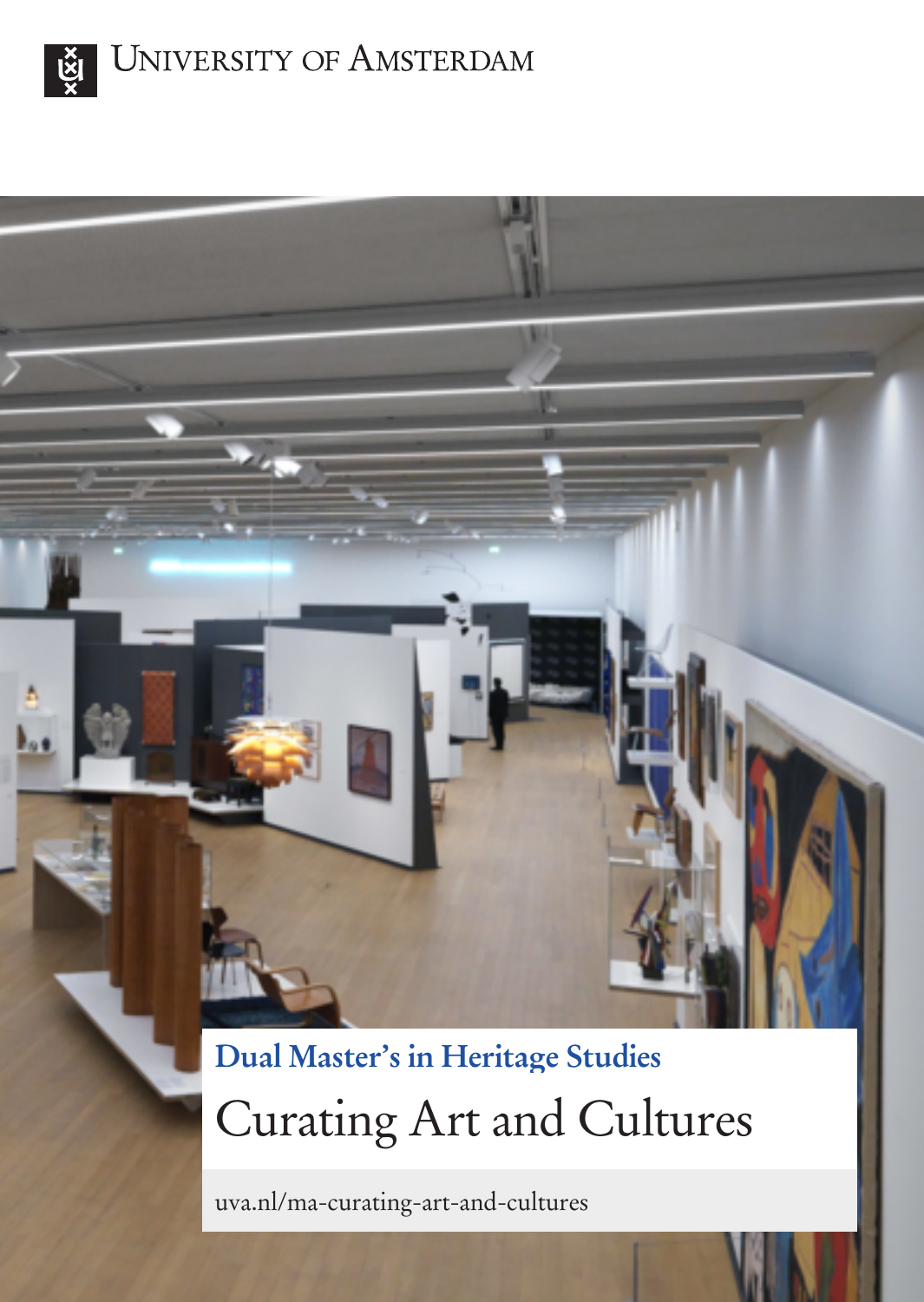#### **Dr Rachel Esner**



'Museums and art spaces are fascinating workplaces. They are core to many functions in society, from personal self-actualisation to social critique. For all of these, solid research habits are required.'

Curating Art and Cultures is a unique, two-year Dual Master's programme designed to train the curators and museum researchers of the future. The programme is offered jointly by the UvA, the VU University and leading museums in the Netherlands (among others, the Rijksmuseum, the Van Gogh Museum, Museum Boijmans Van Beuningen, and the Van Abbe Museum). Within the programme you have the opportunity to specialise in either *Curating Art and Cultures* or in *Arts of the Netherlands*.

The first specialisation focuses on curatorial theory and practice: it provides you with the opportunity to work as a curator-in-training during a one-year curatorial internship at one of the programme's partner museums or cultural institutions. You will take part in collection acquisition, registration, management, art handling and display, exhibition production, and restoration and conservation; this is your chance to dive headfirst into the many aspects of the curatorial profession.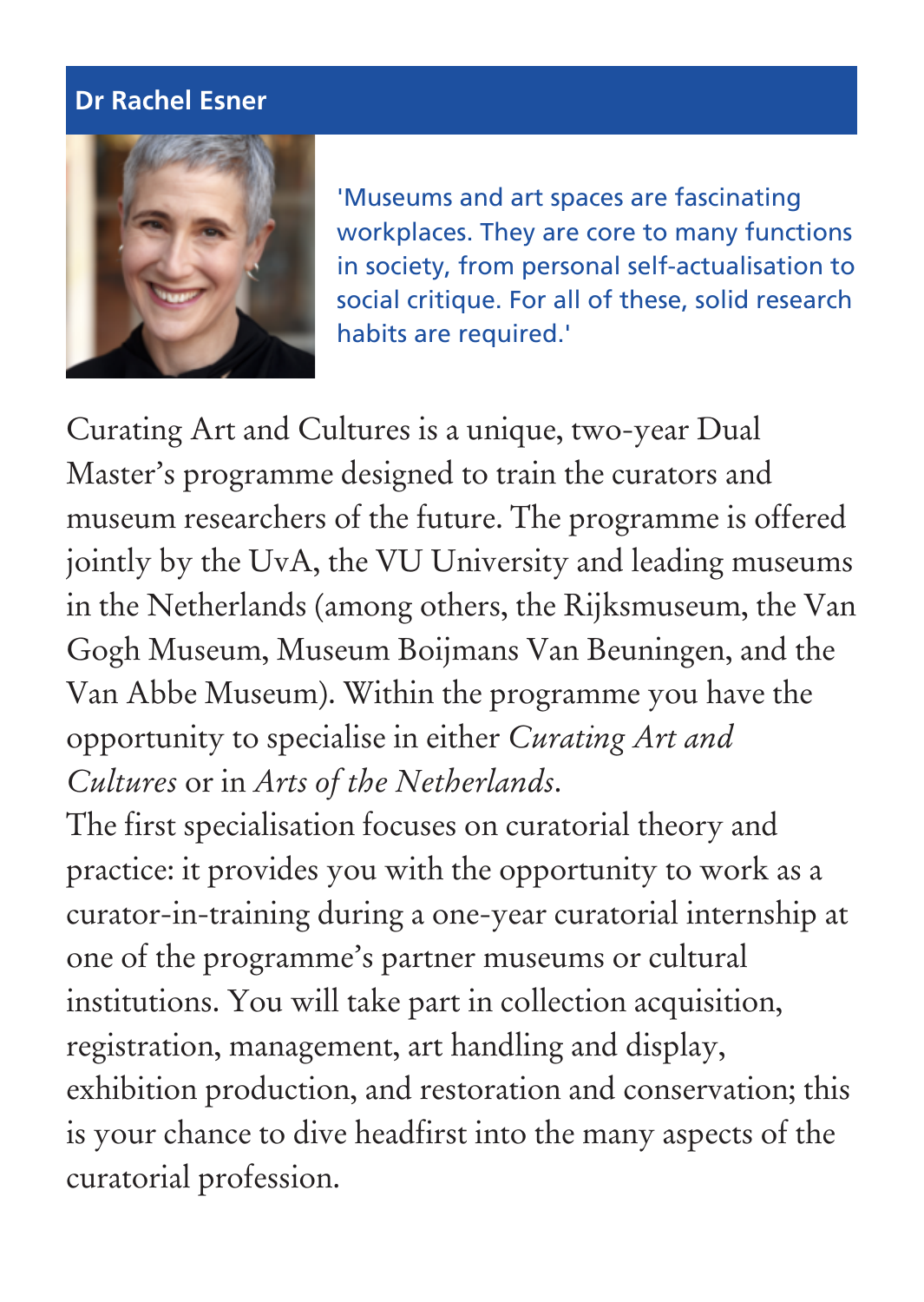The second specialisation, *Arts of the Netherlands,* takes a historical and object oriented approach and teaches students how to carry out cutting-edge research on Netherlandish art in an international context. You will develop academic research methods both in the classroom and during a seven-month internship at one of the Netherlands' leading art or cultural institutions, where you will encounter all aspects of the research into and the presentation of art objects and cultural artefacts. This provides unmatched opportunities for examining the physical objects of our studies and exploring art-historical research within the museum.

## **Career prospects**

Curating Art and Cultures is a unique programme designed to train the curators and (museum) researchers of the future. As a graduate of the programme, you will have developed the theoretical expertise and obtained the preliminary work experience necessary for a curatorial or research

## **Spotlight on a course**

**Collecting, Curating and Display (12 EC)** This course provides a broad overview of the theoretical and historical aspects of collecting, curating and display, and is designed to create a common ground for the students admitted to this programme, whatever their background discipline may be. It takes as its starting point four themes that play out through a variety of cultural institutions and curatorial practices: Public and Democratisation, Collecting and Display, Players and Formats, and The Museum in a Globalised World. It examines these from both historical and contemporary perspectives.